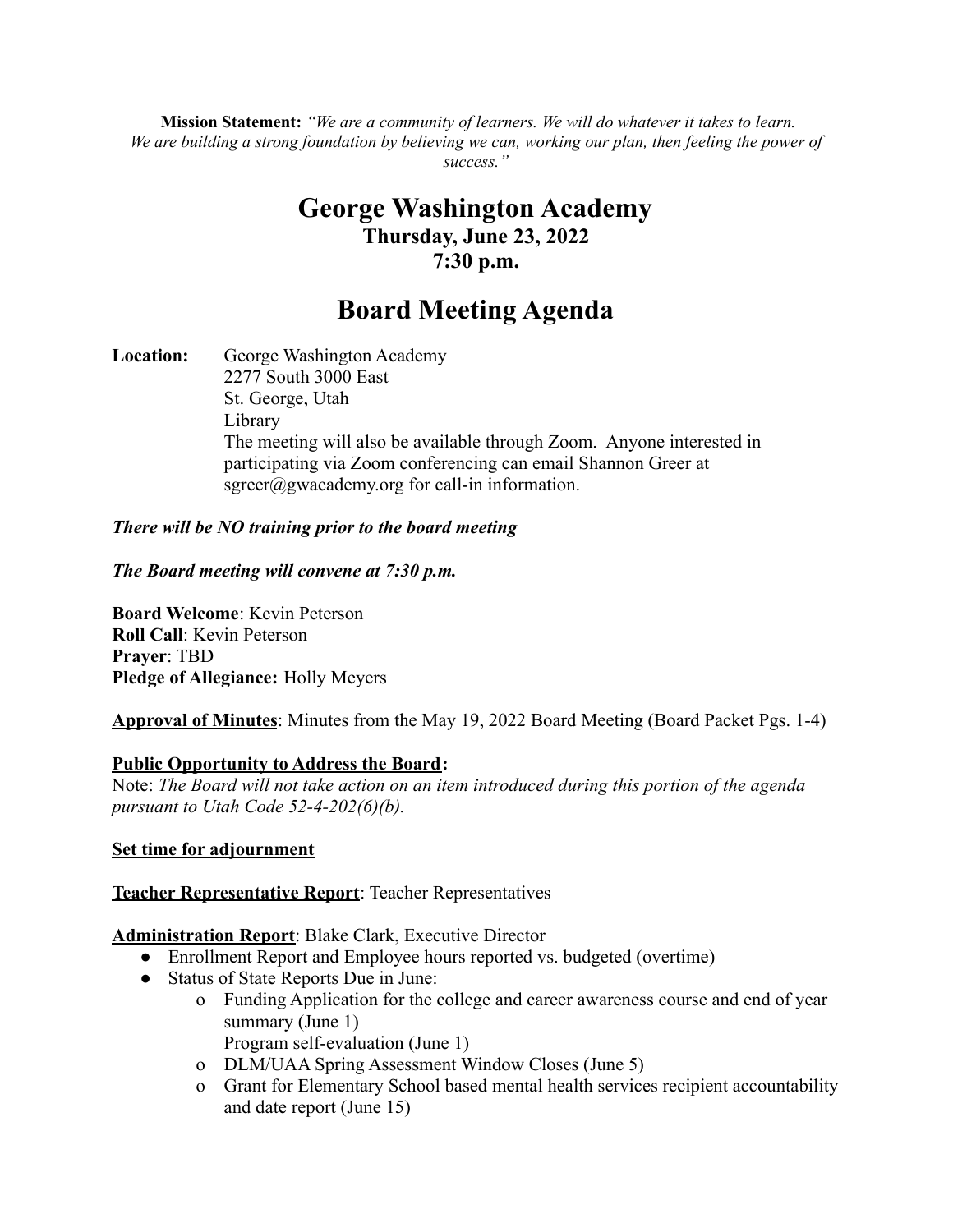- o Immunization Status Final Report (June 15)
- o Vision Reports (June 15)
- o Last day for EOY Acadience testing (June 15)
- o KEEP Exit Data (June 15)
- o PEEP Exit Data (June 15)
- o RISE Spring Summative Assessment testing window closes (June 19)
- o Reporting and incident investigations of allegations of bullying, cyber-bullying, hazing and retaliation (June 30)
- o Complete CACTUS update (June 30)
- o UPIPS Program Improvement Plan progress report (June 30)
- o Special Education Personnel Report (June 30)
- o Intensive Services Fund (June 30)
- o Extended Year for Special Educator Stipends report due (June 30)
- o EOY Acadience Data Entry is Due (June 30)

**Financial Report**: Business Administrator

- Financial Summary as of May 31, 2022 (Board Packet Pg.5)
- Financial Detail Report as of May 31, 2022 (Board Packet Pgs. 6-8)
- Status of State Reports Due in June:
	- o 504 Reports (June 30)
	- o Section 504 Expenditures Report (June 30)
	- o Budget Adopted by governing board (June 30)

#### **Committee Reports (3 min each)**:

- **● Policies Committee** Blake Clark, Chair
- **Finance Committee –** Kevin Peterson, Chair
- **Benefits Committee** Regina Kerr, Chair
- **Curriculum Committee** LaNessa Stevens, Chair
- **● Outreach Committee** Holly Myers, Chair
- **● Technology Committee** Steve Erickson, Chair
- **● LAND Trust Committee** Kevin Peterson, Chair
- **● PTO Committee** April Paxton, Chair
- **● Board Development Committee** Shannon Greer, Chair
- **● Campus Management Committee** Steve Erickson, Chair

# **Discussion and/or Action Items**:

- Expenditures over \$5,000
	- o Easy Code: \$2,500 (board packet pgs. 9-12) Easy Tech: \$4,015.
	- o 24x60 Flip Table: \$5,815.68 (board packet pgs. (13-24)
	- o PowerSchool Enrollment: \$9,373.80 (board packet pgs. 25-28)
	- o PowerSchool Hosting Maintenance Support (board packet pgs. 29-32)
- FY23 Initial Budget
- FY22 Final Budget (Board Packet pgs. 35-37)
- FY23 Salary Schedule Changes (Board Packet pgs. 39-45)